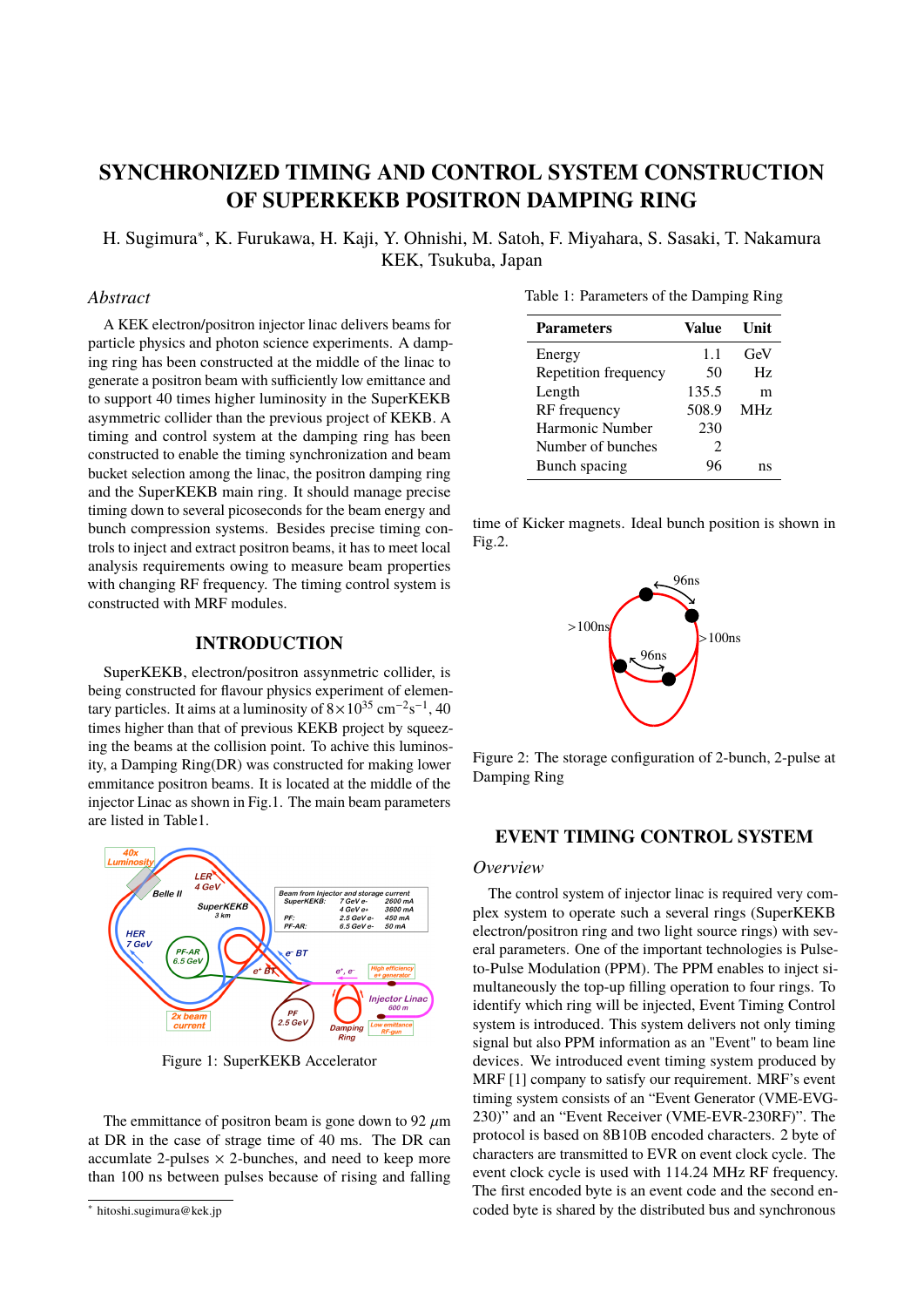data buffer. The system is worked on EPICS [2] IOC in the version of 3.14.12, and operated with the device/driver version of mrfioc2.

The event distribution system was constructed at Main Timing Station, Linac. It is a master brain of event and timing generation, and manages injection pattern and bucket selection system. A schematic diagram at Main Timing Station is shown in Fig.3.



Figure 3: Event Timing System at Main Timing Station

Event timing system at Main Timing Station is configured with two-layer delivery. Upper EVG-EVR couples are functioned with the division of MR revolution which indicates original starting point of bucket number of DR and MR. Lower EVGs generate timings with bucket selection delay by using base timing information received from upper EVR. The EVGs generate it for injection or extraction timing for DR, respectively. In addition to DR timing, the EVGs manage the timing for two light sources, PF and PF-AR by putting into extra input. These timings are selected in an IOC according to injection pattern and send to each rings.

## *Bucket selection system*

The bucket selection makes it possible to put the beam in which the RF buckets in the ring, that is different RF frequency between Linac (2856 MHz) and DR (508.9 MHz). The chance of injection or extraction timing turns up in 10.38 MHz (96 ns, 49 buckets duration) which value is calculated by common frequency between 2856 MHz and 508.9 MHz. The number of injection timing is 230 which is harmonic number of the Damping Ring. Furthermore, it becomes  $5120 \times 23$  pattern timing including the harmonic number of the Main Ring. The bucket selection delay is calculated on IOC at Main Timing Station and is set on lower EVGs each 96 ns steps [3].

### *Sub Timing Station at DR*

The event signal which is generated at Main Timing Station is delivered to Linac devices and sub Timing Station at DR and MR. The event timing system at sub Timing Station at MR is already reported [4] The sub Timing Station at DR is newly constructed to distribute timing signal to some devices in DR. The two event timings for injection and extraction are received at sub timing station at DR. One of the important timing is discharged trigger for extraction kicker magnets. It is sensitive to increase beam jitter. Therefore, it is required to jitter less than nanosecond. Besides precise timing, it has to meet local analysis requiments due to measure beam properties with changing RF frequency. The schematic diagram is shown in Fig.4.



Figure 4: Event Timing System at DR

## *Pre-Trigger Algorithm*

The kicker magnet is the most important devices to inject and extract positron beam among linac and rings. it is required to generate "charging start timing" 15 ms before injection or extraction timing (main trigger). We are calling "pre-trigger" as chaging start timing. Since it is difficult to generate pre-trigger timing from EVG due to out of generation sequence of 50 Hz repetition, the pre-trigger is originally made by EVRs at DR. The detailed pre-trigger generation logic is shown in Fig.5.

Figure 5: Pre-trigger generation logic



At first, the EVG generates "pre" and "pre-pre" timing to inform which event code will be send in the next and nextnext sequence, respectively. The EVR makes pre-trigger generation gate with this "pre-pre" timing. When the EVR receives "pre-pre" timing for positron beam, it opens software gate for pre-trigger generation. Then, the gate closes at "pre-pre" timing for non-positron beam. This algorithm is able to avoid blank firing in the Kicker magnets. Next, the EVG sends data buffer including shotID, bucket selection delay, RF phase and so on. The EVR makes pre-trigger timing with data buffer information. If shot#n will be generate positron main timing, EVR has to receive the information of pre-trigger generation timing at shot#n-2. If we would like to make pre-trigger 15 ms before at shot#n, the generation